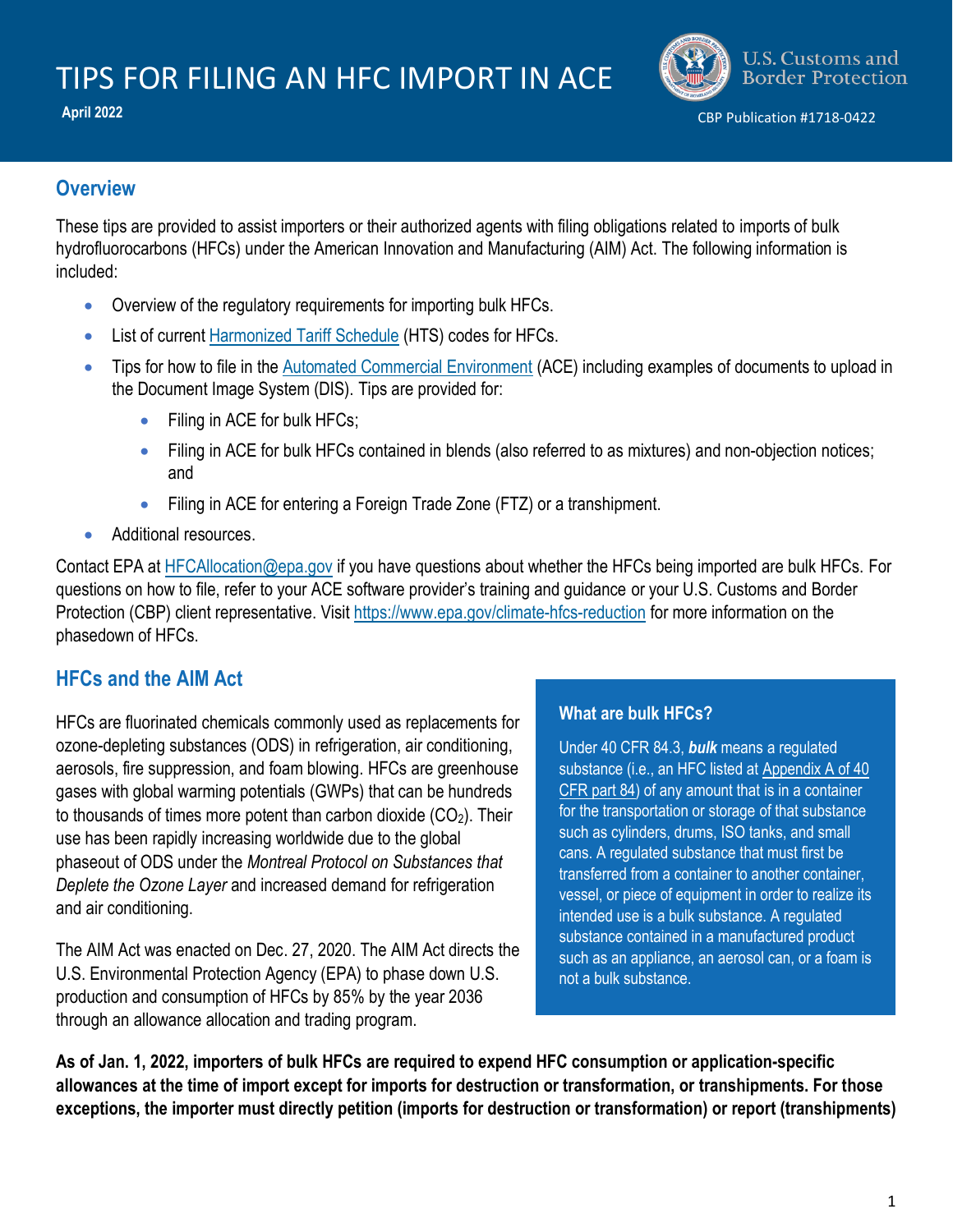### **to EPA<sup>1</sup> in advance and obtain from EPA a non-objection notice (imports for destruction or transformation) or transhipment confirmation notification (transhipments), in addition to filing imports through ACE.**

EPA is working with CBP to develop an improved automated electronic mechanism to support real-time review of HFC imports. To support this automated check, EPA is requiring information, including HTS codes, to be electronically filed through ACE prior to importation.

## **Reporting Requirements**

Per [40 CFR 84.31\(c\)\(7\)](https://www.federalregister.gov/documents/2021/10/05/2021-21030/phasedown-of-hydrofluorocarbons-establishing-the-allowance-allocation-and-trading-program-under-the), EPA requires the following information be electronically filed through ACE consistent with CBP's definitions at 19 CFR 101.1 no later than 14 days prior to importation:

- Cargo Description
- Quantity, Quantity Unit of Measure Code, and Quantity Unit of Measure
- Weight and Weight Unit of Measure
- Port of Entry
- Scheduled Entry Date
- HTS Code and HTS Description
- Origin Country
- Importer Name and Importer Number
- Consignee Entity Name
- CAS Number(s) of the HFC(s) imported and, for HFCs that are in a mixture, either the ASHRAE numerical designation of the refrigerant or the percentage of the mixture containing each HFC
- If importing HFCs for transformation or destruction, a copy of the non-objection notice issued consistent with 40 CFR 84.25
- If importing HFCs as a transhipment, a copy of the confirmation documenting the importer reported the transhipment consistent with 40 CFR 84.31(c)(3)(i)

# **Harmonized Tariff Schedule (HTS) Codes**

The following are HTS codes for HFCs. The correct HTS codes for bulk HFC imports and exports must be used.

| <b>Current HTS Codes<sup>2</sup></b> |                                                                                                                                                                                      |
|--------------------------------------|--------------------------------------------------------------------------------------------------------------------------------------------------------------------------------------|
| <b>HTS Code</b>                      | <b>Description/Regulated Substance</b>                                                                                                                                               |
| 2903.41.1000                         | Trifluoromethane (HFC-23)                                                                                                                                                            |
| 2903.42.1000                         | Difluoromethane (HFC-32)                                                                                                                                                             |
| 2903.43.1000                         | Fluoromethane (HFC-41), 1,2-difluoroethane (HFC-152) and 1,1-difluoroethane (HFC-152a)                                                                                               |
| 2903.44.1010                         | Pentafluoroethane (HFC-125)                                                                                                                                                          |
| 2903.44.1020                         | 1,1,1-trifluoroethane (HFC-143a)                                                                                                                                                     |
| 2903.44.1030                         | 1,1,2-trifluoroethane (HFC-143)                                                                                                                                                      |
| 2903.45.1000                         | 1,1,1,2-Tetrafluoroethane (HFC-134a) and 1,1,2,2-tetrafluoroethane (HFC-134)                                                                                                         |
| 2903.46.1000                         | 1,1,1,2,3,3,3-Heptafluoropropane (HFC-227ea), 1,1,1,2,2,3-hexafluoropropane (HFC-236cb), 1,1,1,2,3,3-<br>hexafluoropropane (HFC-236ea) and 1,1,1,3,3,3-hexafluoropropane (HFC-236fa) |
| 2903.47.1000                         | 1,1,1,3,3-Pentafluoropropane (HFC-245fa) and 1,1,2,2,3-pentafluoropropane (HFC-245ca)                                                                                                |
| 2903.48.0000                         | 1,1,1,3,3-Pentafluorobutane (HFC-365mfc) and 1,1,1,2,2,3,4,5,5-decafluoropentane (HFC-4310mee)                                                                                       |
| 3827.51.0000                         | Mixtures containing halogenated derivatives of methane, ethane or propane: Containing trifluoromethane (HFC-23) or<br>PFCs but not containing CFCs or HCFCs                          |

<sup>1</sup> For more information about required reporting, please visit, [https://www.epa.gov/climate-hfcs-reduction/hfc-allocation-rule-reporting-and-recordkeeping.](https://www.epa.gov/climate-hfcs-reduction/hfc-allocation-rule-reporting-and-recordkeeping)

<sup>2</sup> The HTS codes listed in this fact sheet are valid as of Jan. 27, 2022.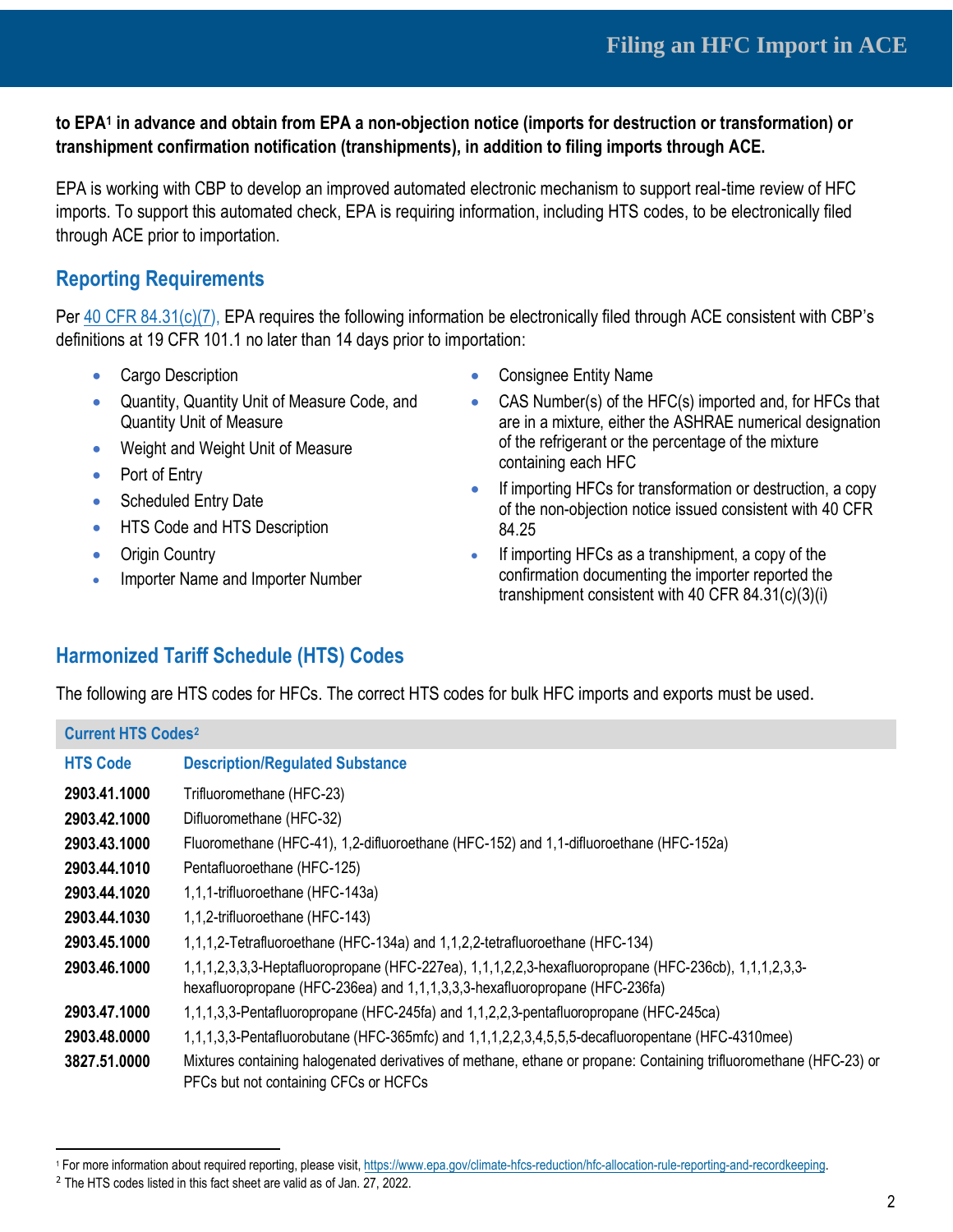| 3827.61.0000         | Mixtures containing halogenated derivatives of methane, ethane or propane, containing other HFCs but not containing |
|----------------------|---------------------------------------------------------------------------------------------------------------------|
|                      | CFCs or HCFCs: Containing 15 percent or more by mass of 1,1,1-trifluoroethane (HFC-143a)                            |
| <u>AAAM AA AAAA </u> | $\blacksquare$                                                                                                      |

**3827.62.0000** Mixtures containing halogenated derivatives of methane, ethane or propane, containing other HFCs but not containing CFCs or HCFCs: Other, not included above, containing 55 percent or more by mass of pentafluoroethane (HFC- 125) but not containing unsaturated fluorinated derivatives of acyclichydrocarbons (HFOs)

**3827.63.0000** Mixtures containing halogenated derivatives of methane, ethane or propane, containing other HFCs but not containing CFCs or HCFCs: Other, not included above, containing 40 percent or more by mass of pentafluoroethane (HFC-125)

- **3827.64.0000** Mixtures containing halogenated derivatives of methane, ethane or propane, containing other HFCs but not containing CFCs or HCFCs: Other, not included above, containing 30 percent or more by mass of 1,1,1,2-tetrafluoroethane (HFC-134a) but not containing unsaturated fluorinated derivatives of acyclic hydrocarbons (HFOs)
- **3827.65.0000** Mixtures containing halogenated derivatives of methane, ethane or propane, containing other HFCs but not containing CFCs or HCFCs: Other, not included above, containing 20 percent or more by mass of difluoromethane (HFC-32) and 20 percent or more by mass of pentafluoroethane (HFC-125)
- **3827.68.0000** Mixtures containing halogenated derivatives of methane, ethane or propane, containing other HFCs but not containing CFCs or HCFCs: Other, not included above, containing substances of subheadings 2903.41 to 2903.48

# **Tips when Filing an HFC Import in ACE**

### **Determining Filing Requirements:**

If you import bulk HFCs, including HFCs in blends, you will need to file in ACE. If you have questions about whether the HFCs you are importing are bulk HFCs, please contact EPA at [HFCAllocation@epa.gov.](mailto:HFCAllocation@epa.gov) Information on filing in ACE when HFCs enter an FTZ or are being transhipped through the U.S. is provided in Appendix A (see page 6). Under EPA's HFC requirements, all imports, regardless of value, must be reported no later than 14 days prior to importation. Filers who are importing low value goods can report this information by participating in and filing Type 86 entries with the required information for HFC filings.<sup>3</sup>

### **Filing in ACE for Bulk HFCs:**

A list of common HFC blends and their HTS codes is included in Appendix B of this fact sheet. Electronic filing is required. We are working on a new HFC reporting solution with CBP that will be available in the future. Until this solution is implemented, you must use the current ODS program in ACE for filing**. You will need to file a Partner Government Agency** (**PGA) Message Set as described in steps 1-3 and an image of the CAS number(s) as described in step 6. File the PGA Message Set electronically by typing into existing screens in your software and transmit to ACE.**

- 1. Use ODS Government Agency Program Code within the PG01 record and the electronic image indicator.
- 2. File imports of bulk HFC using one of the HTS codes listed in this fact sheet (and flagged for EP1 which is being used for both ODS and HFCs).
- 3. File with Entry (Cargo Release) or Entry Summary Certified for Cargo Release.

### 4. If you filed correctly using the ODS program code for one of the listed tariff codes and you have allowances, you will receive a "may proceed." Note: EPA may manually review these filings to ensure that *all* filing and import requirements have been met, and if not, take action.

- 5. If you received an "under review" there may be one or more issues with your entry potentially including:
	- a. You may not have sufficient allowances to allow for the import.

## **HFC Allowance Calculator**

EPA has developed an HFC allowance calculator to determine how many allowances are needed for an import, as well as the CAS numbers and HTS code for each HFC or HFC blend. The calculator is provided as a downloadable file at [https://go.usa.gov/xt67S.](https://go.usa.gov/xt67S)

<sup>&</sup>lt;sup>3</sup> For more information about the ACE Entry Type 86 Test, see the Federal Register Notice, "Test Concerning Entry of Section 321 Low-Valued Shipments Through [Automated Commercial Environmen](https://www.federalregister.gov/documents/2019/08/13/2019-17243/test-concerning-entry-of-section-321-low-valued-shipments-through-automated-commercial-environment)t (ACE)" (84 FR 40079, Aug. 13, 20[19\) and Entry Type 86 Frequently Asked Que](https://www.cbp.gov/trade/trade-enforcement/tftea/section-321-programs/entry-type-86-frequently-asked-questions)stions.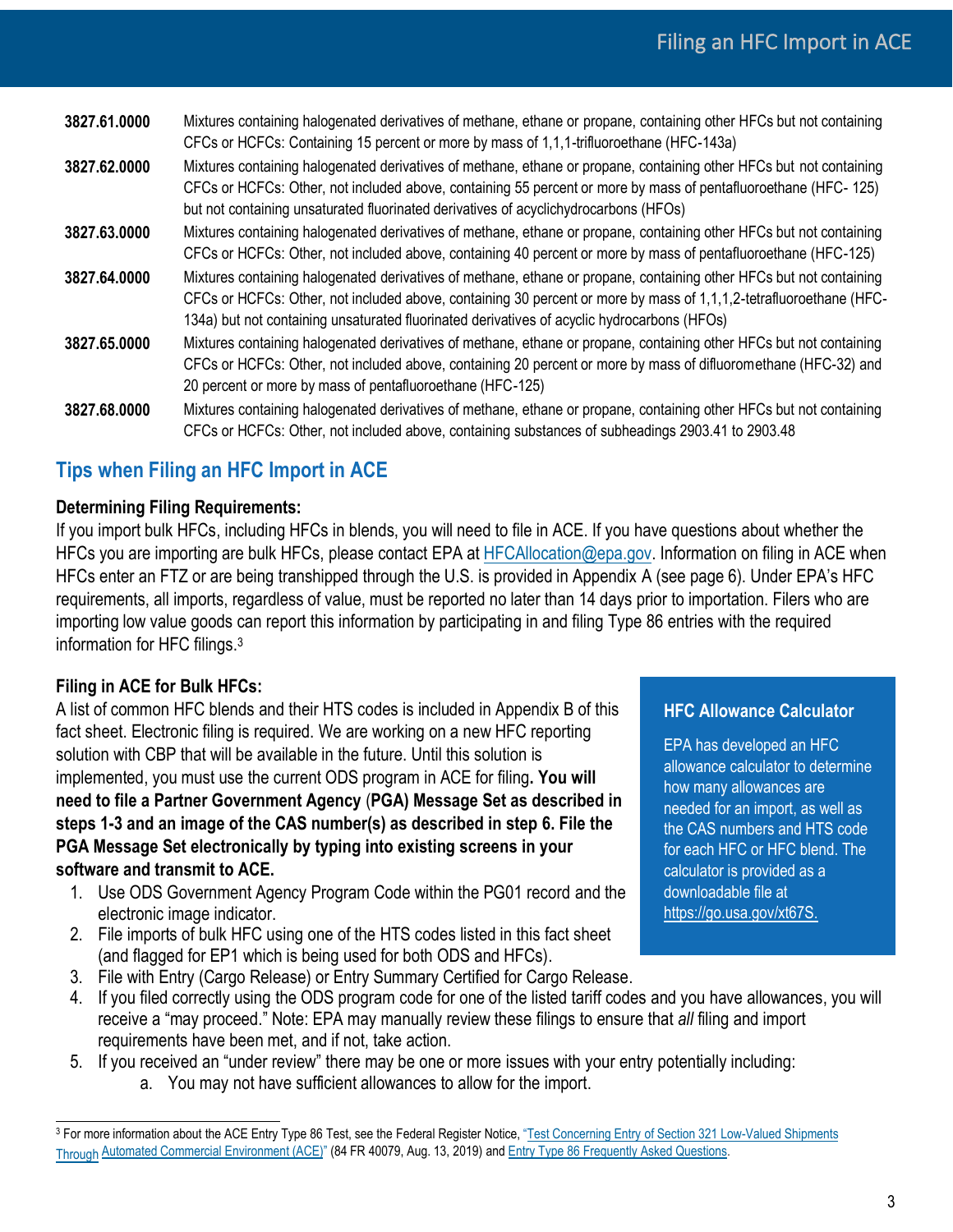- b. You may not have provided the appropriate reports or information to EPA and therefore you must correct your EPA message set by following steps 7 and 8 below.
- c. You may have chosen the wrong program code and therefore you must make a correction to use the ODS program code.
- 6. In addition to the ODS filing, upload an image in the DIS that contains the CAS number(s). Label the image in the DIS as "EPA\_IMPORT\_OF\_ODS" so EPA can view it.

#### **Additional Steps for Filing in ACE for Bulk HFCs contained in blends and Non-Objection Notices (allowing HFC import for destruction or transformation):**

- 7. File the PGA Message Set for the PG01 record that has the ODS Government Agency Program code and the electronic image indicator.
- 8. For HFC blends, in addition to the ODS filing as described in steps 1-3, upload an image in the DIS that contains either the CAS numbers and ASHRAE numerical designation for the blend or the CAS numbers and percentage of the mixture containing each regulated substance. Label the following: (1) Non-Objection Notice (Label as "EPA\_NON\_OBJECTION\_NOTICE"); (2) CAS number(s) and ASHRAE numerical designation; and (3) CAS number(s) and percentage of the mixture containing each regulated substance (Label (2) and (3) as "EPA\_IMPORT\_OF\_ODS"). Examples are provided below.

### **Tips for Filing the PGA Message Set:**

Reminder, make sure you are using the correct Government Program Agency Code for EPA: "ODS" for filing HFCs.

## **Examples of Documents to Upload in the DIS**

### **Example Non-Objection Notice Received from EPA; Label the image uploaded to the DIS as "EPA\_NON\_OBJECTION\_NOTICE"**

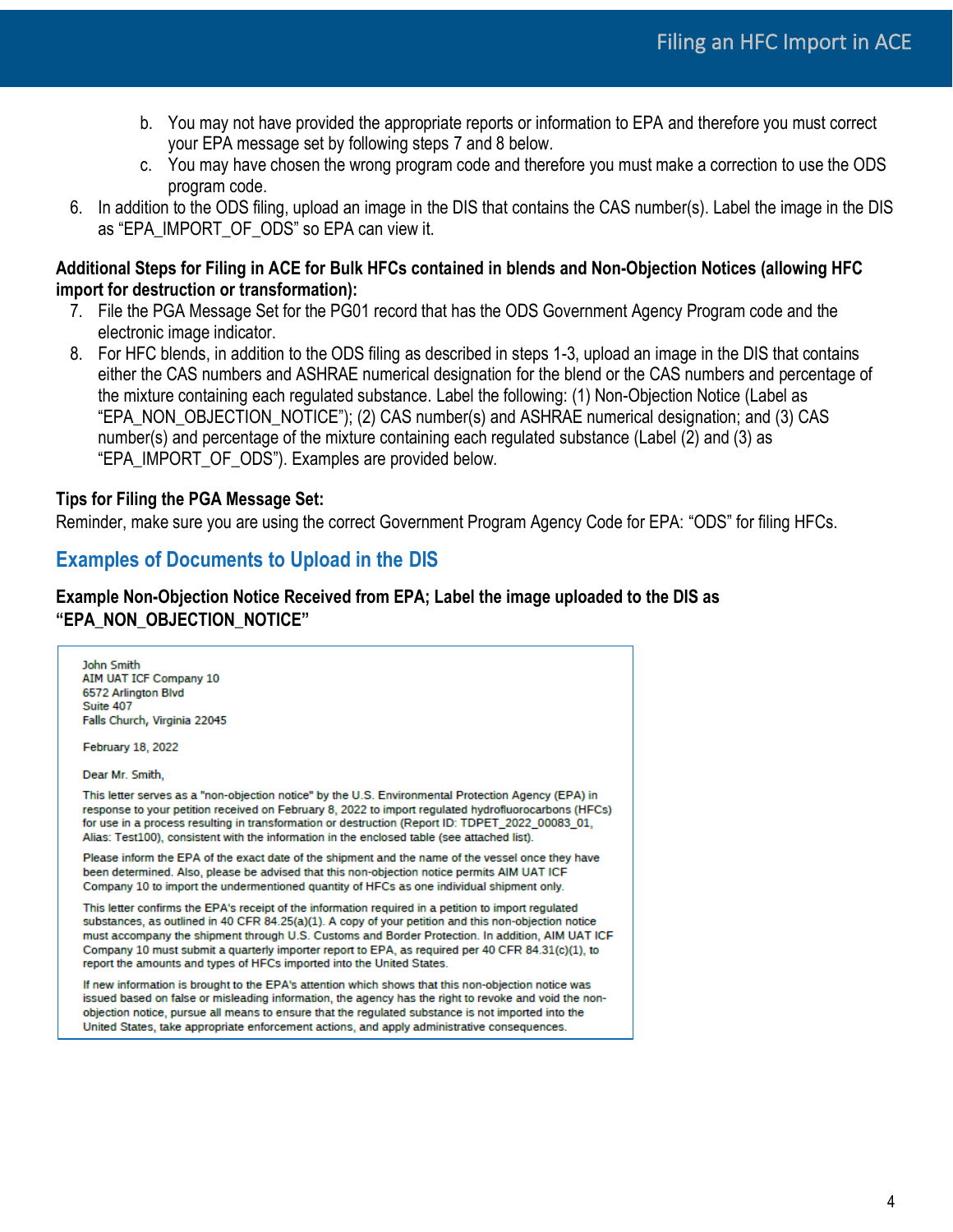| <b>Non-Objection Notice Attachment</b><br><b>U.S. Environmental Protection Agency</b> |                          |                                 |  |  |
|---------------------------------------------------------------------------------------|--------------------------|---------------------------------|--|--|
| Importer:                                                                             | AIM UAT ICF Company 10   |                                 |  |  |
| Report ID:                                                                            | TDPET 2022 00083 01      |                                 |  |  |
| <b>Regulated Substance</b>                                                            | <b>HTS Code</b>          | <b>Quantity Approved (kg)</b>   |  |  |
| <b>HFC-134a</b>                                                                       | 2903.45.1000             | 234.0                           |  |  |
| <b>HFC-32</b>                                                                         | 2903.42.1000             | 468.0                           |  |  |
| <b>Total Weight of Regulated HFCs in Shipment:</b>                                    |                          | 702.0                           |  |  |
| Unique Container ID(s):                                                               | 0023423, 234234          |                                 |  |  |
| <b>Country of Export:</b>                                                             | Canada                   |                                 |  |  |
| Port of Entry into the United States:                                                 |                          | Worcester, Massachusetts - 0403 |  |  |
| <b>Customs Entry Number(s):</b>                                                       | abc123456789             |                                 |  |  |
| <b>Shipment must arrive before:</b>                                                   | <b>February 18, 2023</b> |                                 |  |  |

**Example for Filing CAS Number (Step 6); Label the image uploaded to the DIS as "EPA\_IMPORT\_OF\_ODS"**

| <b>EPA IMPORT OF ODS</b> |  |  |
|--------------------------|--|--|
| Chemical Name CAS Number |  |  |
| 811-97-2                 |  |  |
|                          |  |  |

**Examples for Filing CAS Numbers or ASHRAE Number for Blends (Step 8); Label the image uploaded to the DIS as "EPA\_IMPORT\_OF\_ODS"**

| <b>EPA IMPORT OF ODS</b> |             |  |  |
|--------------------------|-------------|--|--|
| <b>CAS Numbers</b>       | Composition |  |  |
| 75-10-5                  | 50%         |  |  |
| 354-33-6                 | 50%         |  |  |

## EPA\_IMPORT\_OF\_ODS

**R-410A** 

354-33-6

For more information on the phasedown of HFCs, visit<https://www.epa.gov/climate-hfcs-reduction>.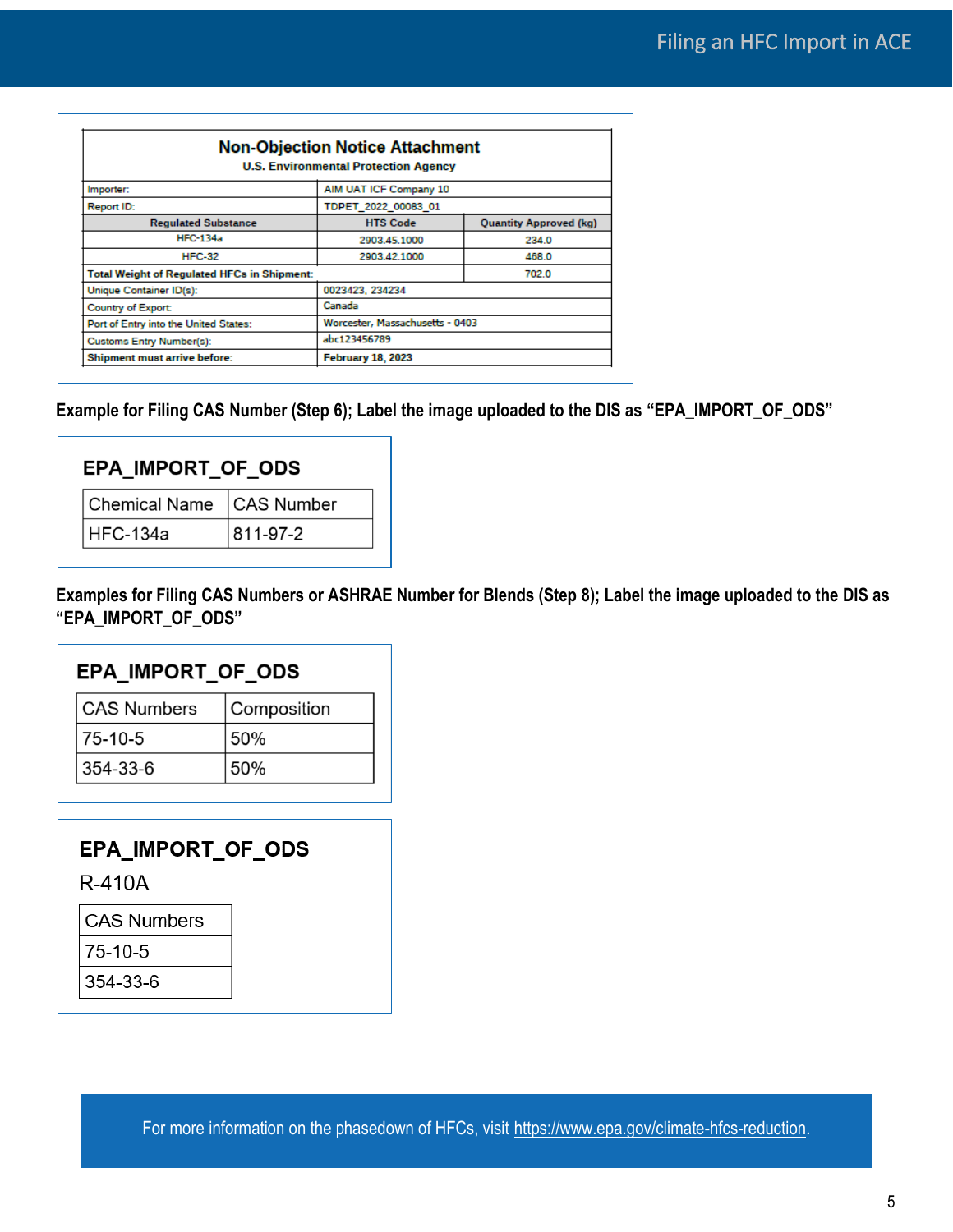## **Appendix A: Tips when Filing for Entering a Foreign Trade Zone (FTZ) or a Transhipment in ACE**

If your HFC shipment is going to enter an FTZ or be transhipped through the U.S., you will need to file in ACE no later than 14 days prior to the shipment arriving at the FTZ or arriving for in-bond entry/transhipment.

- 1. Upload an image to the DIS that contains the information listed in 40 CFR 84.31(c)(7) including a copy of the confirmation documenting the importer reported the transhipment consistent with 40 CFR 84.31(c)(3)(i), if applicable. An example confirmation notification is provided below.
- 2. Label the image uploaded to the DIS as "EPA\_IMPORT\_OF\_ODS" so EPA can view it.
- 3. Include the term "transhipment" or "FTZ" in the document name as applicable.
- 4. Link the DIS filing to the bill on file.
- 5. Notify EPA at [HFCAllocation@epa.gov](mailto:HFCAllocation@epa.gov) when filing FTZ admissions and transhipments through the DIS.

#### **Example Transhipment Confirmation Notification Received from EPA; Label the image uploaded to the DIS as "EPA\_IMPORT\_OF\_ODS"**

| 2022 (Report ID: HSHIP 2022 00062 01), consistent with the information below.<br>Importer:<br><b>Regulated Substance</b><br><b>HFC-134a</b> | your notification of intent to tranship hydrofluorocarbons (HFCs) through the United States received on March 1,<br>AIM UAT ICF Company 10<br>Quantity (kg)<br>25 |
|---------------------------------------------------------------------------------------------------------------------------------------------|-------------------------------------------------------------------------------------------------------------------------------------------------------------------|
|                                                                                                                                             |                                                                                                                                                                   |
|                                                                                                                                             |                                                                                                                                                                   |
|                                                                                                                                             |                                                                                                                                                                   |
|                                                                                                                                             | This letter serves as a "confirmation notice" by the U.S. Environmental Protection Agency (EPA) in response to                                                    |
| Dear Mr. Smith.                                                                                                                             |                                                                                                                                                                   |
| March 1, 2022                                                                                                                               |                                                                                                                                                                   |
| John Smith<br>AIM UAT ICF Company 10<br>6572 Arlington Blvd<br>Suite 407<br>Falls Church, Virginia 22045                                    |                                                                                                                                                                   |

This letter confirms EPA's receipt of the information required in a notification of transhipment of regulated substances, as outlined in 40 CFR 84.31(c)(3)(i). The regulated substances must be exported within six months of import, and you must notify EPA that the shipment was exported from the United States within 10 working days of the export, per 40 CFR 84.31(c)(3)(ii).